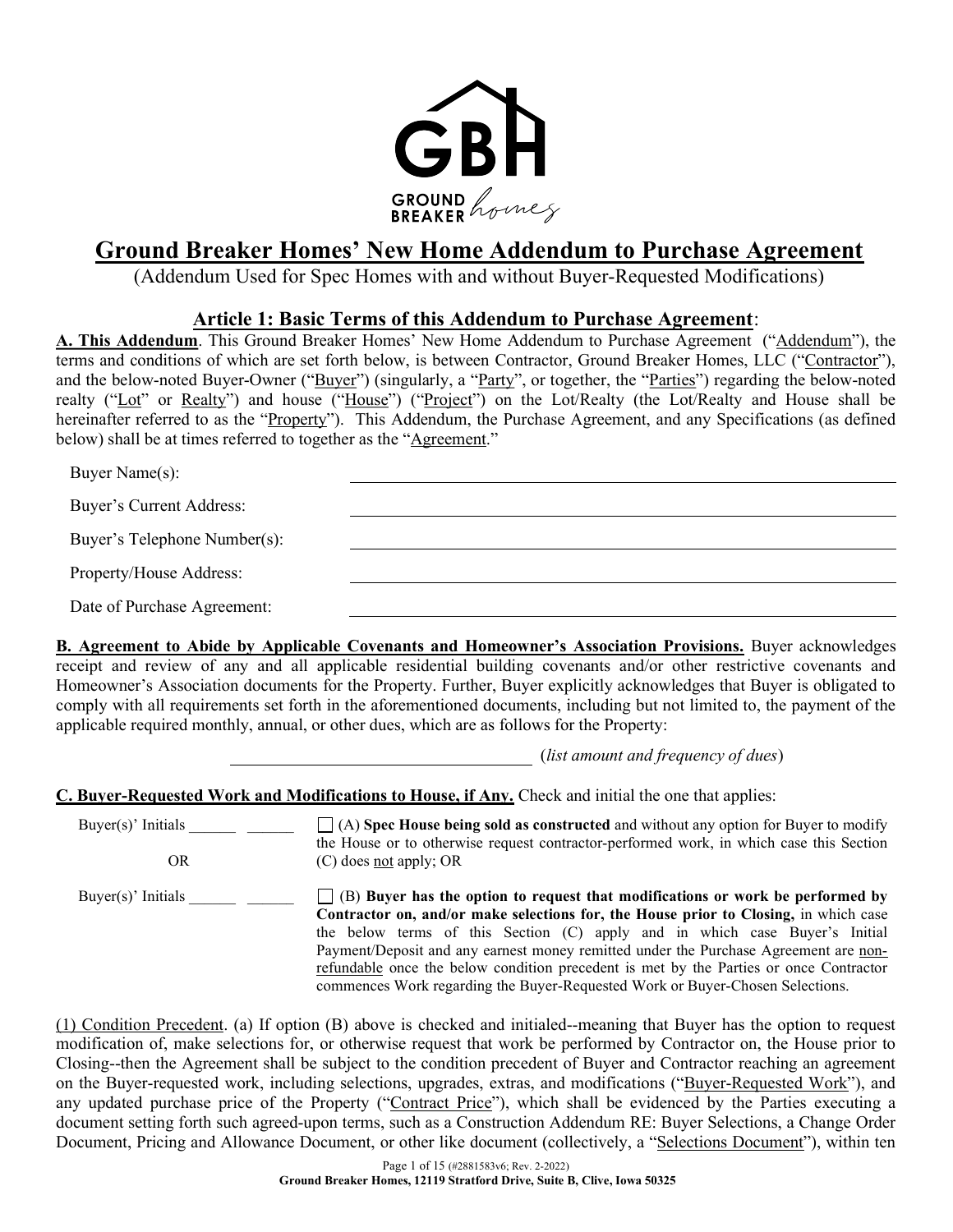(10) days of the date of this Addendum, unless a different period is noted below or otherwise agreed upon by the Parties. This condition precedent must be satisfied within 10 days of the date of this Addendum, unless a different date is provided in the following blank or otherwise agreed upon by the Parties:

(b) Further, Buyer and Contractor shall engage in a construction meeting ("Construction Meeting") within ten (10) days of the date of this Addendum, unless a different date is noted above or otherwise agreed upon by the Parties, to discuss any Buyer-Requested Work.

(c) Once a Selections Document is executed, the condition precedent shall be deemed satisfied.

(d) If within ten (10) days of the date of this Addendum, unless a different period is noted above or otherwise agreed upon by the Parties, (A) Buyer and Contractor do not engage in the Construction Meeting through no fault of the Buyer; (B) Buyer and Contractor do not, for any reason, reach an agreement regarding all Buyer-Requested Work and/or the Contract Price; or (C) Contractor does not otherwise execute a Selections Document for any reason, then the Agreement shall be null and void and any earnest deposit made by Buyer under the Purchase Agreement shall be returned to Buyer.

(2) Construction Meeting. During the Construction Meeting, Buyer and Contractor will discuss and endeavor to agree upon all Buyer-Requested Work and Buyer-Chosen Selections (as defined below), including but not limited to, the selection of any Standard Selections, Upgrades, Extras, and Modifications (as defined below), as well as any adjusted or finalized Contract Price. If an agreement is reached, the terms regarding the Buyer-Requested Work and Buyer-Chosen Selections, as well as the adjusted Contract Price shall be set forth within one or more Selections Document executed by both Parties.

(3) Standard Selections, Upgrades, Extras, and Modifications. (a) During the Construction Meeting, Contractor may present Buyer with Contractor's standard selections ("Standard Selections") for various internal and/or external features of the House, which will be of no additional cost to Buyer and will result in no Adjustment (as defined below) to the Contract Price. Contractor, in its sole discretion, will determine the quantity and quality of Standard Selections presented and offered by Contractor to Buyer. If Buyer makes a selection other than a Standard Selection for a particular internal or external feature, then such non-Standard selection (termed an "Upgrade") shall be accompanied by an upward adjustment ("Adjustment") in the Contract Price, the amount of which Contractor will notify Buyer. During the Construction Meeting, Buyer may also request changes in the House consisting of additions/extras ("Extras") and/or modifications ("Modifications") to the House or any portion thereof. If Contractor agrees to any of Buyer's requested Extras or Modifications, then all such Extras and Modifications shall be accompanied by an Adjustment in the Contract Price. Generally, a Construction Addendum, Change Order Document, and/or other Selections Document will set forth all Standard Selections, Upgrades, Extras and/or Modifications, along with the Adjustment of the Contract Price.

(b) If so requested by Contractor, in Contractor's sole discretion, Buyer shall be required to pay all or part of the Adjustment amount at the execution of the Selections Document, and, in such event, the Adjustment amount paid upfront shall be non-refundable. Alternatively, and at Contractor's sole discretion, Contractor may allow the Adjustment to be paid as part of the balance of the (increased) Contract Price, including in the situation in which the Adjustment has been approved by Buyer's lending institution as an approved increase to the Contract Price. If Buyer refuses Contractor's request for payment upfront and does not pay such Adjustment amount upfront, Contractor, in its sole discretion, may opt not to fulfill the Buyer-Requested Work and/or may terminate the Agreement.

(c) Buyer acknowledges that Upgrades, Extras, and Modifications may not increase the value of the House. As such, any appraisal of the House may not reflect the cost or full value of the Upgrades, Extras, and Modifications and Buyer may, therefore, be obligated to make a larger down payment at Closing.

Buyer's Initials: Page 2 of 15 D. This Addendum and the Purchase Agreement. (1) The Parties acknowledge and agree that the specific terms, conditions, and provisions of this Addendum and any Specifications shall supersede and prevail over any conflicting, otherwise inconsistent, and/or general terms, conditions, and provisions of the Purchase Agreement. In particular, the terms of this Addendum supersede and prevail over all conflicting or otherwise inconsistent terms in the Purchase Agreement regarding (a) procedures, terms, and conditions pertaining to closing and possession; and (b) dispute resolution and remedies, and, as such, all terms in the Purchase Agreement regarding remedies of the Parties, dispute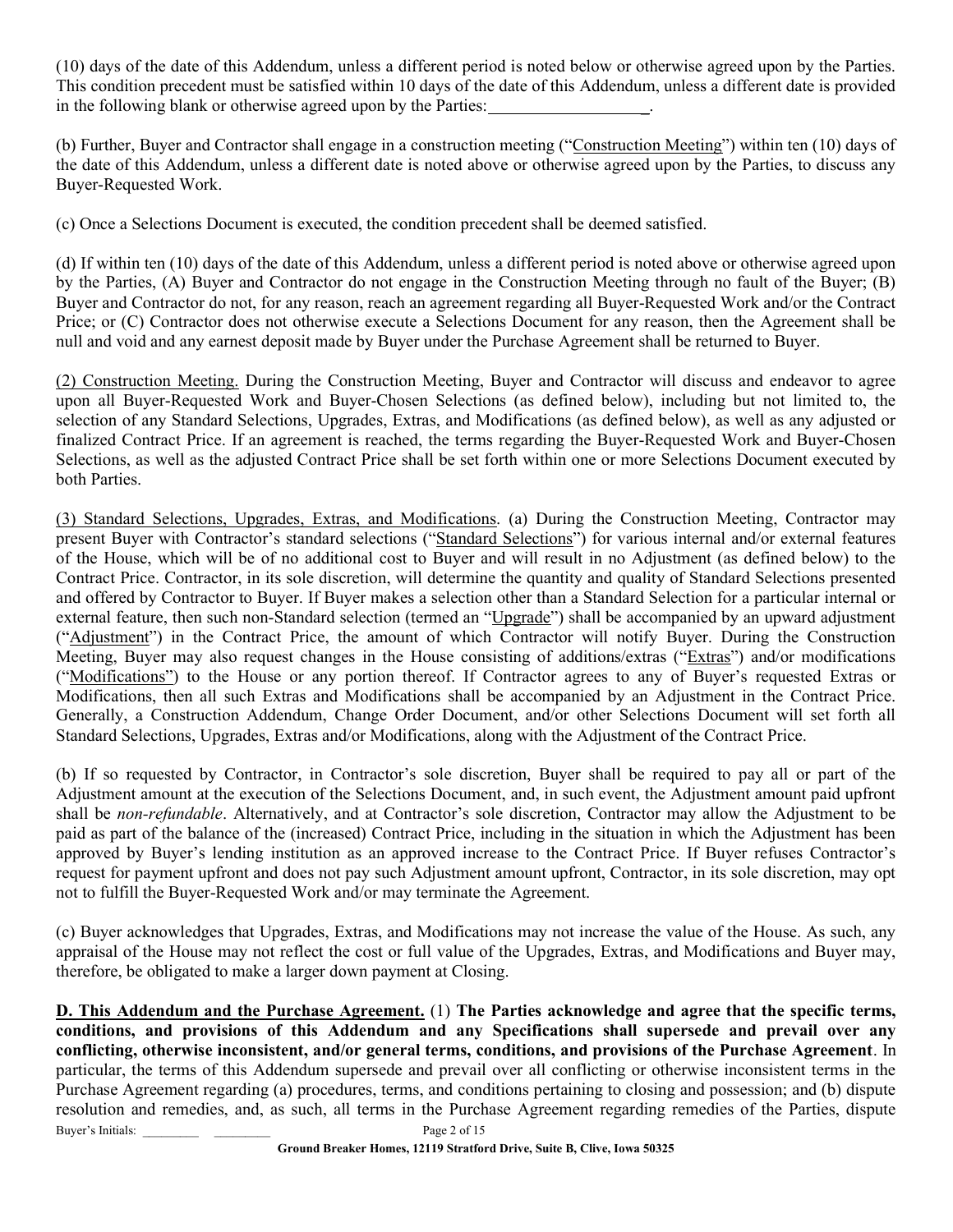resolution, forum/venue, and indemnification, are voided, and replaced by the terms of this Addendum. (2) In addition, the Agreement contains the final and entire agreement between the Parties and is intended to be an integration of all prior negotiations and understandings and, thus, overrides and supersedes any claimed prior agreement or representation; likewise, Contractor shall not be bound by any terms, statements, warranties or representations not contained herein or the Contract Documents (as defined below). (3) Finally, the Parties agree that no modifications to the Agreement shall be valid unless made pursuant to the terms of the Agreement.

E. Specifications and Contract Documents. (1) As noted above, concurrently herewith and/or thereafter, the Parties shall reach an agreement upon the Buyer-Requested Work, as well as any other Buyer-requested internal and external features/options, standard selections and/or custom selections, and upgrades (collectively, "Buyer-Chosen Selections," which includes all Buyer-Requested Work), and other specifications and pricing terms regarding the Project, and Buyer shall initial, execute, or otherwise agree upon Contractor's documents setting forth such Buyer-Chosen Selections and other specifications, including but not limited to any Selections Document, any other pricing or allowance document, the blueprints/plans for the House ("Plans"), and other documents. All of Contractor's specifications for the House (collectively "Specifications") shall consist of and include the terms and information within this Agreement, the Plans, and the aforementioned documents. Buyer expressly acknowledges that the Buyer-Chosen Selections, other Specifications, and the Contract Price set forth within the Contract Documents are all subject to increase and other change as the Project continues, including by way of Change Order.

(2) "Contract Documents" is defined to mean the following documents, all of which are fully incorporated herein by this reference: (a) this Agreement; (b) any and all Construction Addenda RE: Buyer Selections, Change Order Documents, Pricing and Allowance Document, other Selections Documents, and other documents set forth above in subparagraph (1); (c) Plans for the Project; and (d) any written modifications or supplements to this Agreement that are executed by Contractor and Buyer subsequent to the Effective Date (defined below) of this Agreement. The Contract Documents shall not create a contractual relationship between: (1) any architect and Contractor; (2) between Buyer and a subcontractor; or (3) between any persons or entities other than the Buyer and Contractor.

# Article 2: Contractor's Obligations:

## A. Contractor's Performance of the Work.

(1) Contractor agrees to perform all Work substantially in accordance with the Contract Documents. Unless otherwise provided in the Contract Documents, or otherwise agreed to by the Parties, Contractor shall furnish all materials and labor reasonably necessary for Contractor to perform the applicable construction Work substantially in accordance and conformance with the Contract Documents. Contractor's construction of the House will be referred to as the "Work." Work includes all labor, materials, and equipment provided or to be provided by Contractor to fulfill its obligations.

(2) Notwithstanding the foregoing, the Parties agree that: (a) although Contractor will make good faith and reasonable efforts to adhere to the Plans and Specifications, Contractor has the right to make reasonable field decisions and reasonable variances to the Plans and Specifications from time to time; when practical, Contractor will provide Buyer with notice of such action; (b) when specific brands or sizes are specified, actual brands and sizes may vary or be changed when due to reasonable and extenuating circumstances, and in that instance, the substituted brands or sizes will be of equal or greater quality than the originally specified brands or sizes; and (c) all Plans, variations, and renderings are artist conceptions and not always intended to be an exact depiction of the finished project.

(3) Contractor shall supervise and direct the timing and sequence of all Work of its employees and its subcontractors and suppliers, unless the Contract Documents provide otherwise. This Agreement calls for the performance of services by Contractor as an independent contractor, and Contractor shall not be considered an employee of Buyer.

Buyer's Initials: Page 3 of 15 B. Insurance, Building Permits and Licenses. (1) Throughout the Project, Contractor shall maintain its normal commercial general liability insurance. (2) Unless otherwise agreed to by the Parties, Contractor shall purchase and secure Builder's Risk Insurance for the construction of the House, with the costs of such insurance being included within the Contract Price. (3) Contractor shall pay for and secure all permits and licenses necessary for completion of the Work, with the costs of such permits and licenses being included within the Contract Price. Contractor does not guarantee the granting of any such permits or approvals. (4) Buyer shall promptly supply any information needed to complete permit and approval application documents, promptly execute any and all documents, attend required meetings, and complete any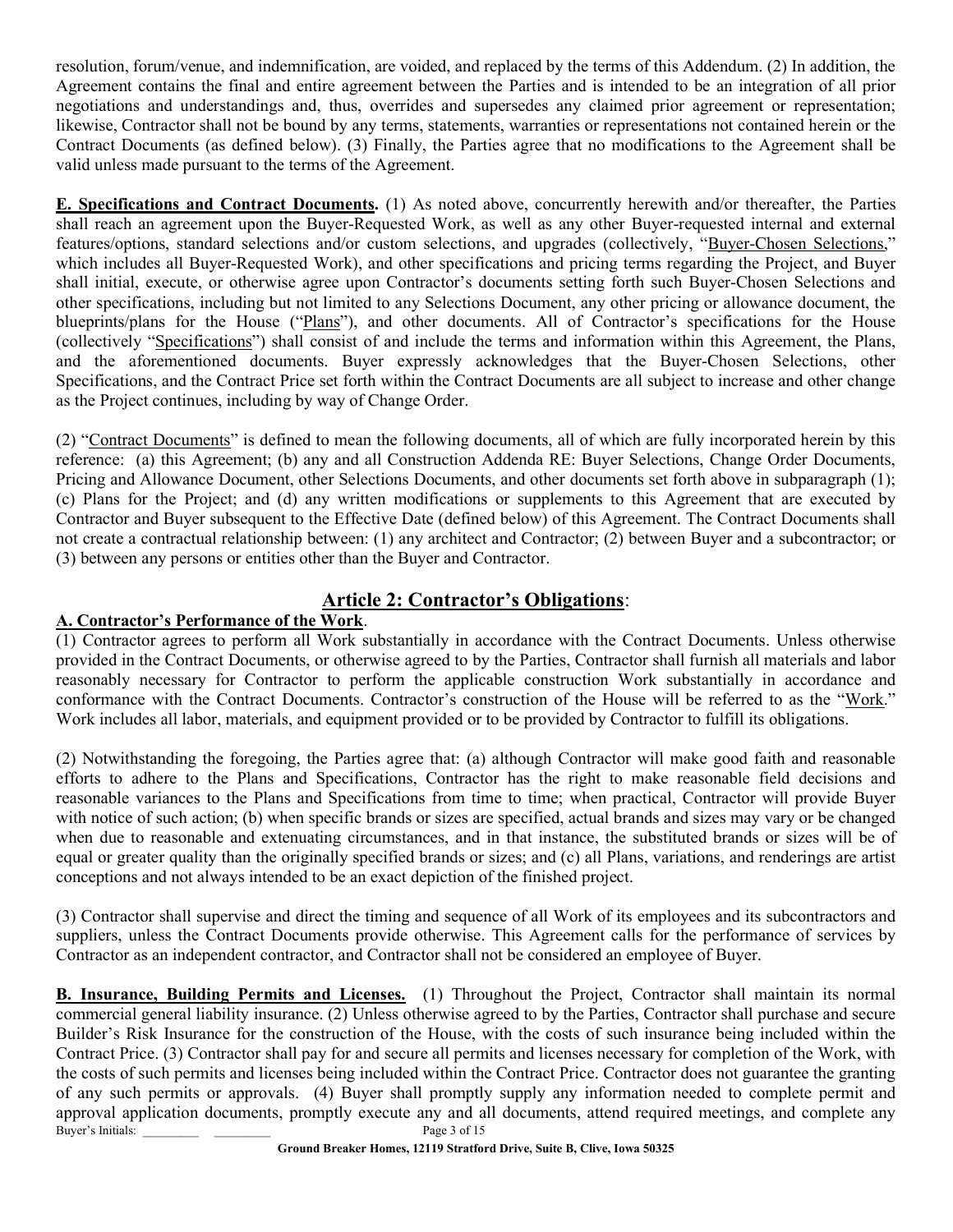additional activities necessary for securing such permits and/or approvals. (5) Upon Buyer's request, Contractor shall provide proof of any of the aforementioned insurance policies, permits, and/or licenses.

C. Commencement and Completion of the Work. (1) At Contractor's sole discretion, Contractor may notify Buyer, including within the Agreement or a Project schedule, of the *estimated* date of the commencement of the Work and/or of an estimated date of completion of the House. Buyer agrees that, notwithstanding any estimated commencement or completion date provided by Contractor, Contractor makes no absolute guarantees as to the date of commencement of the Work, or of substantial or final completion of the House, due to the various uncontrollable variables that can occur in construction. (2) Buyer acknowledges and agrees that Contractor's Work may be delayed or otherwise affected by reason of weather, fire, Act of God, strike, or the like; delays relating to the actions or omissions by subcontractors and suppliers, including delays in material/deliveries; unanticipated site condition delays; Upgrades, Overages, Additional Work Authorizations, and other Change Orders; delays caused by the actions or omissions of Buyer or Buyer's agents, including delays by Buyer in selecting Allowance or other items; other delays beyond the control of Contractor; and/or other good faith or good cause delays. The Parties agree that Contractor shall have no liability to Buyer for any of the aforementioned delays and that any such delay shall not be a basis for Buyer to breach this Agreement or refuse to submit any Progress Payment. (3) If Contractor, pursuant to the terms herein, properly elects to stop its Work due to a failure by Buyer to timely make any required payment, or if there is any other delay not the direct fault of Contractor, then Buyer is responsible for all additional costs beyond the Contract Price resulting from such delay or stoppage in the Work, including but not limited to, additional labor costs, costs for winter/weather protection, and any other resulting costs, all of which will result in an upward adjustment of the Contract Price.

D. House Plans. (1) Contractor is the rightful owner (s) of all copyright and other rights relating to the Plans. (2) If Buyer requests changes to the Plans after execution of this Agreement, including changes resulting in additional architectural, engineering, or plan revising/redrawing time, then the Contract Price is subject to increase in the amount of all associated costs ("Plans-Related Costs"), which includes but is not limited to, drafting/redrawing charges, engineering/re-engineering charges, and costs for the copying and distribution of any revised Plans.. All Plans-Related Costs are solely the responsibility of Buyer.

# Article 3: Contract Price, Payment Terms, and Other Provisions:

#### A. Contract Price and Deposit.

(1) Contract Price. In consideration of Contractor's Work, Buyer agrees to pay Contractor in the manner hereinafter specified, the below contract price ("Contract Price"), which Buyer agrees is reasonable compensation for Contractor's Work and which is subject to adjustment and increase, including due to Extras and Change Orders. Notwithstanding any price that may appear in the Purchase Agreement or any other separate document, the below-noted Contract Price supersedes and prevails over any price listed one of the aforementioned documents, and also supersedes and prevails over any verbal price estimate.

Contract Price: \$

(2) Deposit. Buyer shall remit the below-noted initial payment/deposit ("Deposit"), which shall generally also be set forth in the Purchase Agreement, upon execution of this Addendum.

Initial Payment/Deposit: \$

When option (A) on page one is applicable-- meaning that the spec/inventory House is being sold as is and without any Buyer-Requested Work--then the Deposit shall act as, and constitutes, normal earnest money pursuant to the terms of the Purchase Agreement and otherwise pursuant to the terms of this Addendum. When option (B) on page one is applicable- meaning that Buyer has the option to request modifications or work by performed by Contractor to, and/or make selections, for the House prior to Closing--then the Deposit is non-refundable once the condition precedent noted on page one is met by the Parties or once Contractor commences any Work regarding the Buyer-Requested Work or Buyer-Chosen Selections.

Buyer's Initials: Page 4 of 15 (3) Material Price Escalation Clause: In recent years, building materials have been subject to unforeseeable, drastic market-wide price increases, including but not limited to, lumber, steel, drywall, siding, appliances, roofing materials,

Ground Breaker Homes, 12119 Stratford Drive, Suite B, Clive, Iowa 50325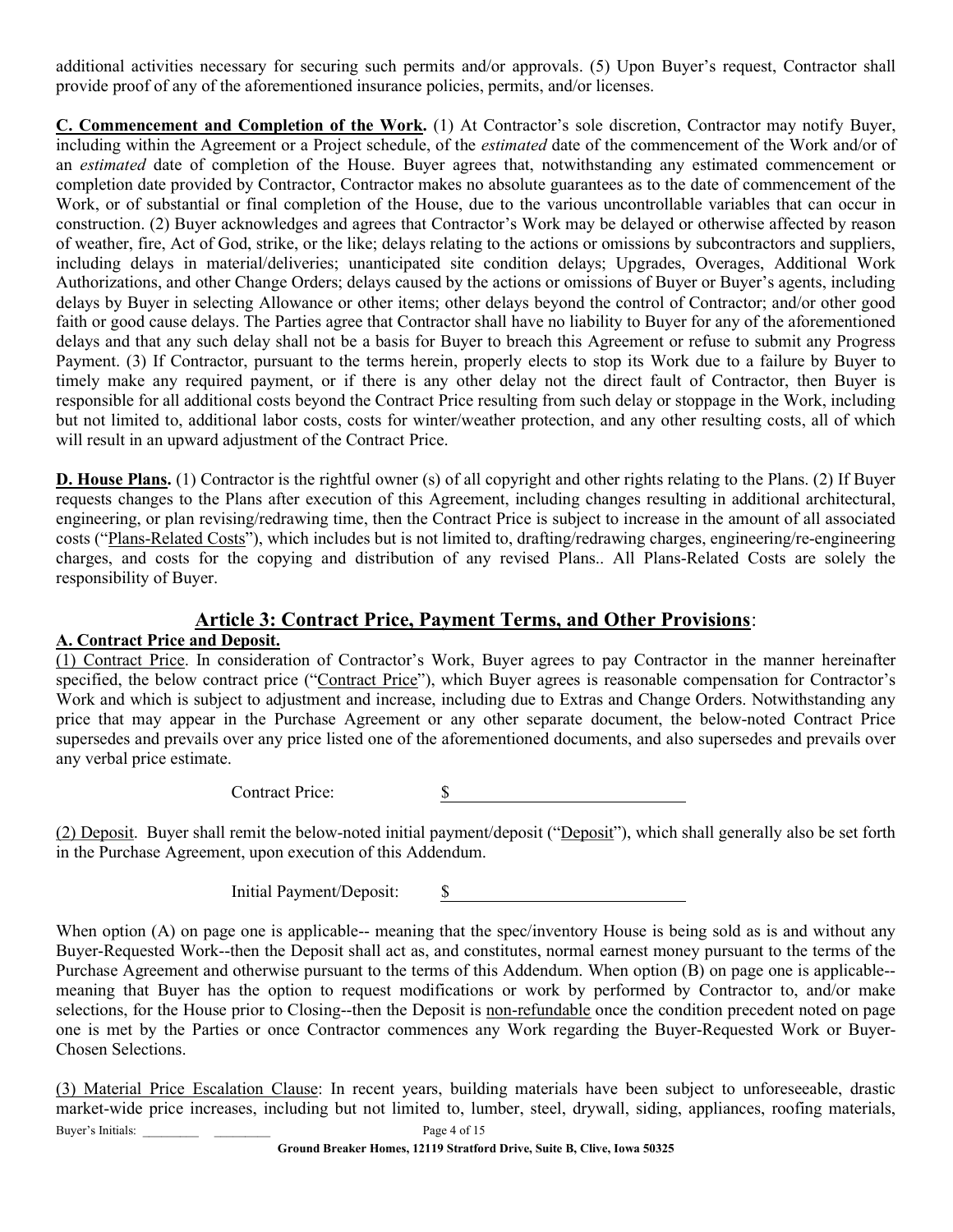piping, iron and copper-based materials, and many more types of materials. The Contract Price is based upon the assumption and agreement between the Parties that there will be no significant market-wide price increases, through no fault of the Contractor, after the Agreement is executed for any particular material used on the House ("Market-Wide Material Cost Increase"). A Market-Wide Material Cost Increase only occurs when (a) the price of a material increases by ten percent (10%) or more between the date of execution of the Agreement and date of the ordering or purchase of the material at issue by Contractor and (b) Contractor, after reasonable efforts, is unable to locate an appropriate substitute brand or type of such material of the same or greater quality for a lesser price. In the event there is a Market-Wide Material Cost Increase, the Contract Price shall be increased in the amount of eighty percent (80%) of the increase in cost–that is, 80% of the differential between the price for the particular material on the date of execution of the Agreement versus the increased price of the material to be paid by Contractor as of the date of the ordering or purchase by Contractor on the Project. Contractor shall absorb the other twenty percent (20%) of the increase in cost. In the event of a Market-Wide Material Cost Increase, Contractor will notify Buyer in writing of the aforementioned increase in the Contract Price, for which Buyer is solely responsible; such notification can come at any point of time and may come as part of Contractor's calculation of the final Contract Price of the House in advance of the closing. Contractor, in its discretion, may choose, but is not required, to document such increase in Contract Price via a Change Order and/or may require Buyer to pay all or part of the increased amount upfront.

### B. Changes in the Work and Other Pricing Terms.

(1) Changes to the Work and Upgrades. Buyer, without invalidating the Agreement and including after execution of the Agreement, may request changes or modifications in the House or Work, may request additional Work to be performed, and/or may request a change regarding a previously selected brand or type of material, or regarding any other internal or external feature of the House, including a change to a more expensive selection or feature beyond Contractor's standard selections ("Upgrade"). Collectively, any Buyer-requested upgrade, change, modification, or additional work regarding the House or Work shall be referred to as a "Change Order." If Contractor agrees to any such Buyer-requested Change Order, then there shall be an upward adjustment ("Adjustment") in the Contract Price, the amount of which Contractor shall decide in its sole discretion; in no event shall a written or Buyer-signed Change Order Document be required or necessary in order for Buyer to be responsible for payment of the Change Order and Adjustment in the Contract Price.

(2) Change Order Document. (a) If Contractor agrees to any such Buyer-requested Change Order, then a written change order document or additional work authorization document may be prepared by Contractor and agreed to by Buyer, and/or Contractor may otherwise provide to Buyer an email or other written document setting forth the requested Change Order. (Collectively, a written change order or additional work authorization document, or other email or document reflecting a Change Order, shall be referred to as a "Change Order Document"). The Change Order Document shall set forth the Buyer-requested change, modification, upgrade, or other change, along with the Adjustment of the Contract Price and shall thereby amend the terms of the Agreement. (b) Each Change Order Document or other upward Adjustment in the Contract Price made after the initial Construction Meeting and execution of the initial Selections Document (i.e., a Construction Addendum or initial Change Order Document), and excluding any and all Overage adjustment amounts relating to an Allowance item, may include a \$100 administrative/management fee, which shall be included and applied in the sole discretion of Contractor. Buyer acknowledges and agrees that the amount of all Adjustments will be decided in Contractor's sole discretion. (c) Also, an Buyer-requested Change Order shall not be binding upon Contractor and will not amend the terms of the Agreement unless and until a Change Order Document is executed by Buyer, and the payment set forth therein is timely paid by Buyer as set forth below. (d) Notwithstanding the foregoing, the Parties acknowledge that written Change Order Documents are not always prepared and signed, and that if Contractor chooses to complete a Buyerrequested Change Order per Buyer's verbal direction, and without a Change Order Document, Buyer shall still be liable for all costs associated with Contractor's completion of Buyer's verbally requested change. (e) Buyer's digital signature, e-signature, or acceptance via email, regarding a Change Order Document has the same legal effect as a handwritten signature and is deemed to be Buyer's acceptance and approval of the Change Order Document and/or the terms set forth in Contractor's email or other document.

Buyer's Initials: Page 5 of 15 (3) Allowances, Overages, and Credits. (a) Certain items or categories of Work performed by Contractor regarding the construction of the House may be priced by Contractor based upon "allowances" ("Allowances"), which are prices that Contractor has established (either by unit or by flat rate) for the item or category of Work. The Allowance amounts are good faith estimates made by Contractor for each item or category of Work, but are not guaranteed ceiling or actual amounts for each such item or category of Work. Buyer expressly acknowledges that Buyer has had the opportunity to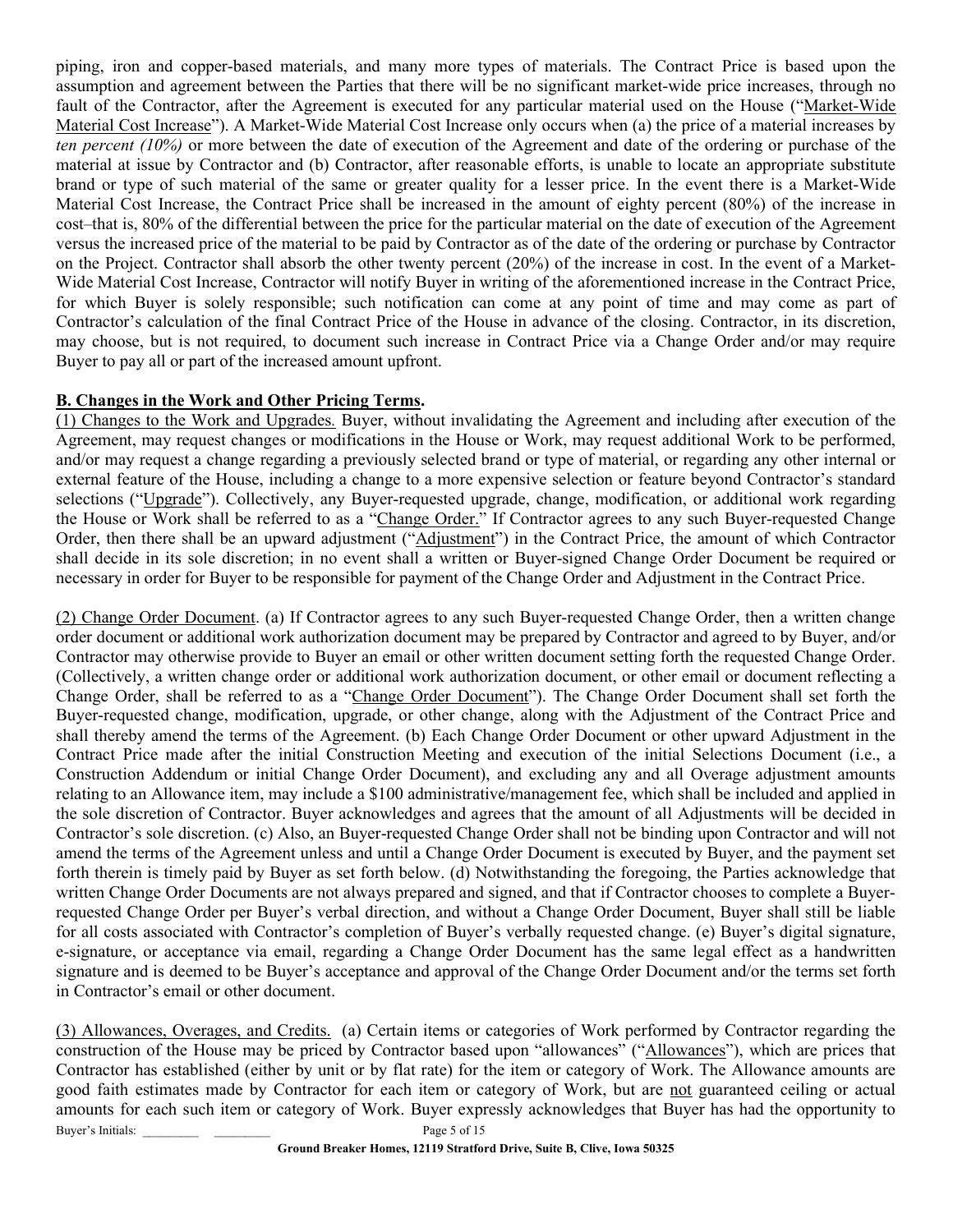independently investigate the prices and costs of all Allowance amounts. (b) If the actual cost or price of any category of Work exceeds the Allowance amount, Buyer shall pay Contractor, as an increase and overage ("Overage") to the Contract Price, the amount by which the actual cost/price exceeds the Allowance amount; any such Overage will generally, but not always, be set forth in a Change Order Document. (c) If Buyer does not spend up to the Allowance amount, Contractor will issue a credit/reduction in the Contract Price, which will be applied against the Final Payment.

(4) Payment of Change Orders, Overages, and Other Adjustments. (a) If requested by Contractor, and in Contractor's sole discretion, Buyer shall be required to pay all or part of any Adjustment amount, including any Adjustments arising from a Change Order or Overage, upfront and at the execution of the Change Order Document, at the time of the next periodic Invoice, or immediately upon any subsequent demand by Contractor, or alternatively, Contractor may allow the Change Order, Overage, or Other Adjustment amount to be paid as part of the balance of the (increased) Contract Price, including in the situation in which the Adjustment has been approved by Buyer's lender as an approved increase to the Contract Price. (b) All Change Order, Overage, and Adjustment amounts are entirely non-refundable. (c) In the event Contractor demands that the Change Order, Overage, or other Adjustment amount be immediately paid by Buyer and Buyer refuses, Contractor, in its sole discretion, may immediately stop its Work until such payment is remitted and/or may choose not to fulfill the Change Order, Overage, or other Adjustment item. (d) Buyer acknowledges that Change Orders, Overages, as well as any changes in the Plans, may delay the progress of the Work and that Contractor is not liable for any costs, expenses, or damages alleged by Buyer associated with any aforementioned delay or stoppage of Work. (e) In addition, Change Order and Overage amounts do not include or account for any realtor commission percentage or amount, and Contractor reserves the right, in its sole discretion, to increase all past, current, and future Change Order and Overage amounts on the Project by the amount of the applicable realtor commission.

### C. Closing and Final Payment Terms.

(1) Pre-Closing Walk Through and Punch List. (a) At or near Substantial Completion (as defined below) of any Work, or otherwise at Contractor's discretion and request, Buyer shall engage in a "Pre-Closing Walk Through" with Contractor's Warranty Administrator. Owner shall communicate solely and directly with Contractor's Warranty Administrator in regard to the Pre-Closing Walk Through and any Punch List work. The Parties will, in the exercise of good faith and reasonableness, mutually prepare a "Punch List" of Work and items that are incomplete or deficient. Thereafter, Contractor will, weather conditions and labor/materials permitting, use reasonable efforts to complete and remedy all items noted on the Punch List. Notwithstanding the foregoing, Contractor has no obligation to complete or remedy items on the Punch List that Contractor disputes. (b) No portion of the Contract Price shall be held back to secure completion of any or all items set forth on the Punch List. If Buyer holds back or attempts to hold back any part of the Contract Price based upon remaining Punch List items, Buyer will be in material breach of the Agreement and Contractor will cease all Work unless and until Buyer's breach is cured. (c) Contractor, in its sole discretion, may agree in writing that a portion of the Final Payment may be escrowed with Contractor's escrow agent until the Punch List is fully completed, with such portion not exceeding 100% of Contractor's estimated value of such remaining Punch List work, however, Buyer expressly acknowledges and agrees that Contractor is under no obligation to agree to any amounts being escrowed due to Punch List work.

(2) Closing and Final Payment. (a) The entire balance ("Balance") of the Contract Price (including all unpaid Overages, Extras, and Change Orders), after deducting the previously paid Deposit and after deducting any Change Orders that were paid up front, shall be paid by Buyer to Contractor, as the Final Payment, at the closing ("Closing"), which shall occur at Contractor's request and discretion after Substantial Completion of the Work; for any Balance not paid upon Contractor's request, Contractor, at its sole discretion, may opt to charge interest for each overdue payment at the rate of one and one half percent (1.5%) per month starting on the requested Closing Date or other due date.

(b) At the Closing, Contractor, as seller, and Buyer, as buyer, shall execute a Deed, Ground Water Hazard Statement, Declaration of Value and Closing Statement, and any other customary and necessary documents to effectuate Contractor's sale of, and transfer of title to, the Property and the House to Buyer.

Buyer's Initials: Page 6 of 15 (c) At Closing, all existing utilities, including but not limited to water, gas and electricity, shall be transferred and otherwise put into Buyer's name, and thereafter Buyer shall be solely responsible for all utility costs, provided however that if the originally scheduled Closing is delayed at the request of or otherwise due to Buyer, then Buyer is liable for all utility costs from the date of the originally scheduled Closing to the date of the actual Closing, and the Contract Price will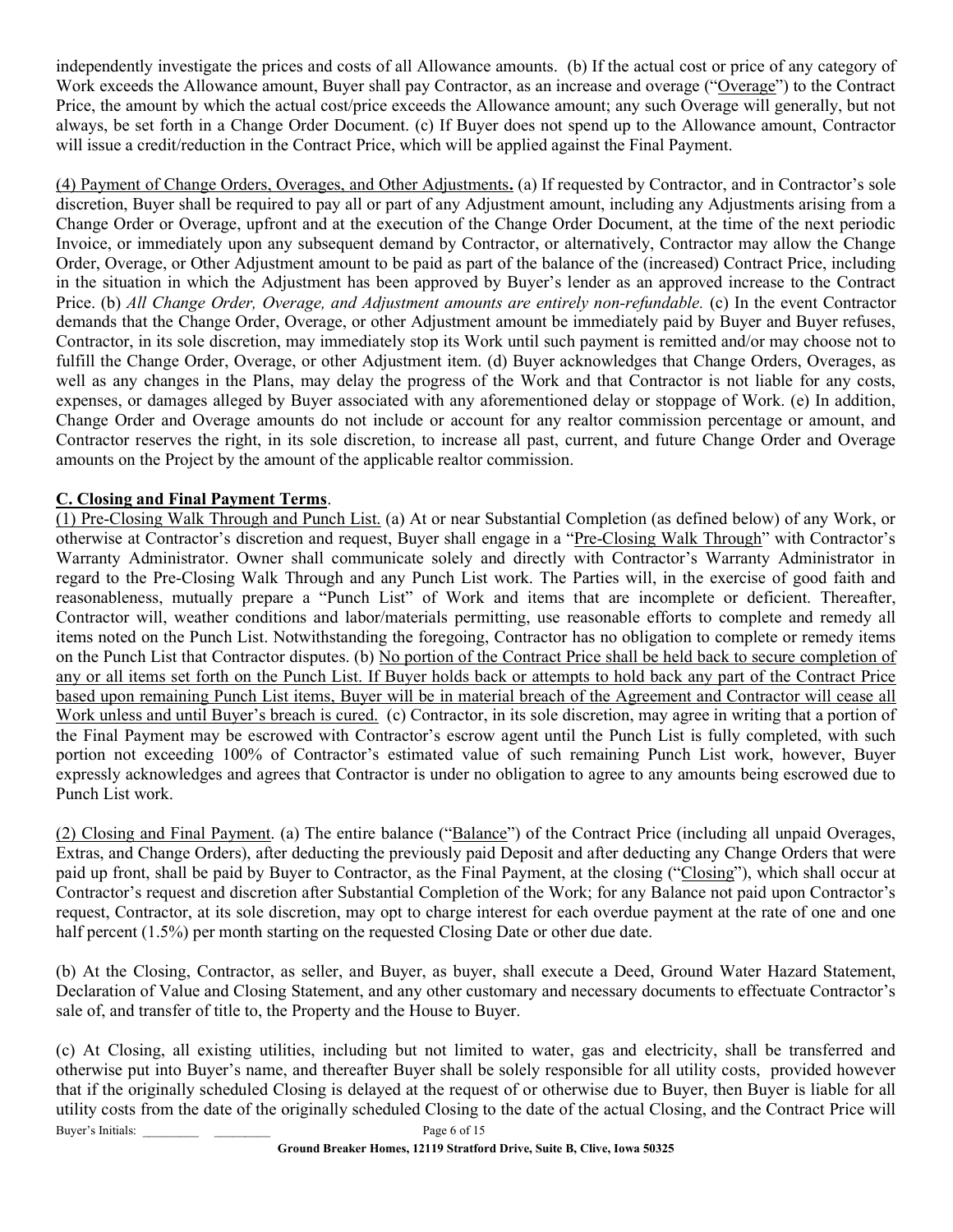be increased by such utility costs. Buyer is responsible for the transfer of utilities in Buyer's name, and Contractor shall have no responsibility for damages as a result of Buyer's failure to transfer utilities in Buyer's name. In addition, Buyer shall be responsible to order any additional utility services, such as telephone, garbage, television or internet. Contractor reserves the right to refuse to schedule a Pre-Closing Walk Through or Closing unless and until it confirms the utility transfer has been or is being arranged.

(d) The making of the Final Payment shall constitute acceptance of the Work as in compliance with the Contract Documents and a waiver of all claims by Buyer, except claims arising from items that are set forth in the Punch List and claims arising from the terms of Contractor's Limited Warranty set forth later herein. Buyer expressly acknowledge and agrees that Buyer has the absolute contractual obligation to timely submit, when requested by Contractor, the Final Payment once Substantial Completion of the Work has occurred and regardless of any Punch List work that remains. "Substantial Completion" means that all Work has been completed except for any Punch List items, that the Work is sufficiently complete and in accordance with the Contract Documents such that Buyer can occupy and utilize the House for all normal purposes, and/or that a certificate of occupancy has been issued for the House.

(3) No Early Occupancy. Buyer shall not, under any circumstances, move any property into the House or partially or fully occupy the House, unless and until final completion of the House has occurred, Buyer has submitted the Final Payment to Contractor, and Contractor has informed Buyer that Buyer now has Contractor's permission to occupy the House.

## D. Meetings with Contractor, Walk-Throughs, and Related Terms.

(1) Meetings and Walk-Throughs. (a) Contractor shall, in its sole discretion, determine the number and timing of all sitdown meetings, and walk-throughs of the House, involving Buyer and Contractor (and/or Contractor's agents) that are reasonable and necessary on the Project. Each Buyer shall make himself or herself available for all Contractor-scheduled meetings and walk-throughs so as to not delay the progress of the Work.

(b) The general timing of meetings and walk-throughs is as follows: Prior to execution of this Agreement, Buyer and Contractor (and/or Contractor's agent) shall engage in at least one meeting (sometimes referred to as a "plan and spec meeting" or "construction meeting") to discuss and determine the agreed-upon Plan and Specifications for the House, with the number of such meetings determined by Contractor in Contractor's sole discretion. Sometime after the execution of this Agreement, Buyer and Contractor (and/or Contractor's agent) shall engage in a meeting (sometimes referred to as a "selections meeting") to discuss and determine the selection of various internal and external features and options for the House. Thereafter, and prior to the installation of drywall in the House, Buyer and Contractor (and/or Contractor's agent) shall engage in a walk-through of the House (sometimes referred to as a "pre-dry wall walk-through") to discuss various features and items within and regarding the House. Finally, immediately prior to Closing, Buyer and Contractor (and/or Contractor's agent) shall engage in a walk-through of the House (sometimes referred to as a "pre-closing walk-through") including for the purpose of the creation of any necessary Punch List.

(c) It is within Contractor's sole discretion to determine the number and timing of any Buyer walk-throughs of and visits to the House that are in addition to the ones listed above. While Contractor shall attempt to be accommodating to Buyer's requests to visit and walk through the House, Contractor has the discretion to determine the number of all such visits and walk-throughs based upon the fact that too frequent of Buyer visits often slows down or delays the progress of the Work.

(2) Consultation and Design Services. Unless otherwise specifically set forth in the below lines, after the execution of this Addendum: (A) Contractor and its agents shall provide up to five (5) hours of consultation and design services at no additional charge, and (B) Contractor will notify Buyer when the five (5) hours has been reached, and any additional time spent thereafter by Contractor with Buyer engaging in consultation, design, or like services will be billed at \$150 per hour. The Parties also agree to the below terms, if any, regarding Contractor's consultation and design services:

Buyer's Initials: Page 7 of 15 E. Contractor's Right to Show House. (1) Contractor reserves the right to show the House until Closing, unless another date has been agreed to in writing by Contractor and Buyer. (2) If, and only if, the below box is checked and Buyer has initialed in the below space, then Contractor reserves the right to show the House for a period of three years after Closing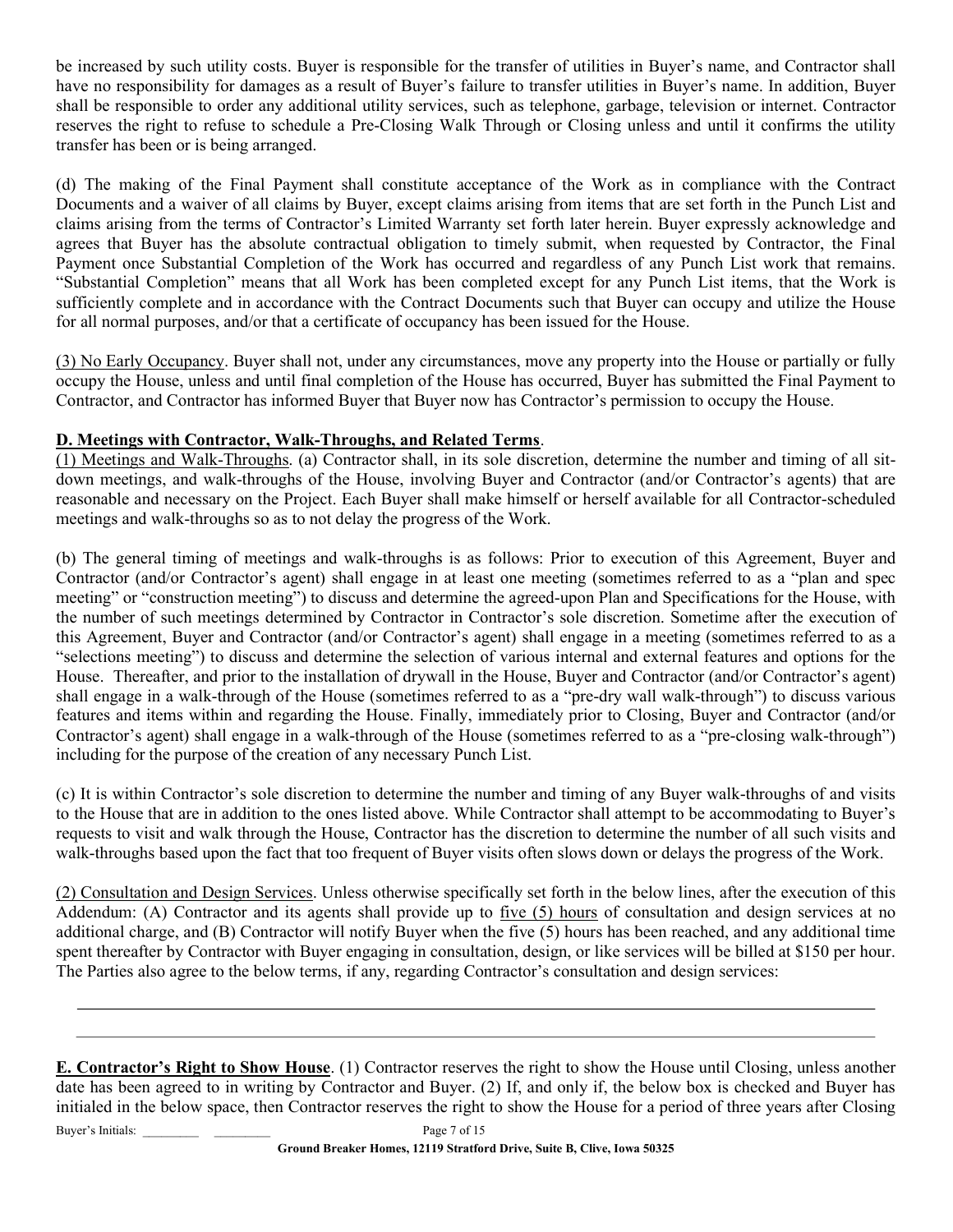to Contractor's potential clients, assuming Contractor provides Buyer with reasonable notice, which shall be no less than twenty-four (24) hours prior notice. In such event that Contractor shows Buyer's House after Closing, Buyer shall be entitled to a \$50 courtesy payment from Contractor for such use of the House.

Buyer (s)' Initials  $\Box$  Buyer grants Contractor the right to show the House after Closing.

## Article 4: Buyer's Obligations and Other Provisions:

A. No Buyer-Performed or Buyer-Directed Work. Once Buyer signs this Agreement and throughout the entire period of time in which Contractor is performing Work and otherwise prior to Closing, Buyer is not permitted to perform any work, or permitted to hire or direct any agent, any subcontractor of Contractor, or any other party to perform work or modify its work, relating to the Property, unless Contractor pre-approves, in writing, the aforementioned Buyer-performed work or Buyer-directed work. By way of example, Buyer is not permitted to directly hire any subcontractor (e.g., landscaper, painter, etc.) to perform any work relating to Property, and, likewise, Buyer, himself or herself, is not permitted to perform any work on the Property (e.g. painting; landscaping work; installation of any electric, AV, lighting, telephone, cable, internet, or other equipment; installation of irrigation systems; etc.), unless prior, written approval is obtained from Contractor. If Buyer breaches this provision, then (1) Buyer is solely responsible, and liable to Contractor, for any loss, damages, and expenses incurred by Buyer, or by Contractor, relating to such Buyer-performed or Buyerdirected work, and (2) the applicable warranty, including as set forth in the Limited Warranty (as defined below), is voided and cancelled. The aforementioned provision is based upon several factors, including safety reasons, delay, or other effect upon Contractor's Work. In the event Contractor pre-approves, in writing, any Buyer-performed work or Buyer-directed work, a separate Addendum must be signed by Buyer.

B. Buyer's Election to Provide Appliances or Other Materials. (1) Notwithstanding the above section (A), Buyer may elect to directly purchase an appliance, fixture, or other material (collectively, "Directly Purchased Materials") if, and only if, Contractor provides Buyer with its prior, written consent to such Directly Purchased Materials. (2) With regard to approved Directly Purchased Materials, Contractor may, in its sole discretion, *decline* to install such Directly Purchased Materials, in which case Buyer is solely responsible for, and Contractor has no responsibility or liability for: (a) the Directly Purchased Materials, even after delivery to the House and including if theft or damage should occur; (b) the coordination of, and payment of costs for, the purchase, connection, installation and repair of the Directly Purchased Materials, any related components/parts (e.g., wiring), any related missing parts and pieces, and any special installation requirements for the Directly Purchased Materials; (c) any damage to the House or Property relating to the Directly Purchased Materials (e.g., floor scratches or cabinet damage caused by the installation of such Materials, or any other damages); and (d) the costs to remediate all such damage. Alternatively, Contractor may agree to undertake such remediation work, at its sole discretion, with such costs resulting in an upward Adjustment in the Contract Price, for which Buyer is solely liable. (3) Buyer explicitly agrees that, with regard to approved Directly Purchased Materials, Contractor has absolutely no liability or responsibility (including express or implied warranty liability/obligations) for Directly Purchased Materials themselves, any materials installed by someone other than Contractor related to such Materials (e.g., mirrors, fixtures, wiring), or installation of and labor furnished relating to such Materials.

C. Buyer's Ability to Pay, Buyer Financing, and Related Terms. The Parties expressly agree as follows: (1) Buyer has all necessary funds on hand, or a legally binding commitment for all financing necessary to enable Buyer, to pay the Contract Price and, further, agrees that this Agreement is not contingent upon Buyer obtaining financing, unless a separate Financing Contingency Addendum has been fully executed; (2) it is Buyer's sole responsibility to handle all aspects of Buyer's financing of the Project; (3) Buyer shall be responsible for all financing and loan costs for Buyer's construction financing, and acknowledges Contractor has not included in the Contract Price, and has not otherwise considered in entering into this Agreement, any of Buyer's loan costs or buy-down points regarding any construction loan; (4) at any point in the Project, Contractor may request, and Buyer must provide Contractor with, reasonable and sufficient proof, as solely determined by Contractor, and including but not limited to a lender approval or pre-approval letter, demonstrating that Buyer has secured the necessary financing for the Project; (5) Buyer is in material breach of this Agreement if Buyer fails to provide Contractor with such proof; (6) Buyer hereby gives Contractor permission and authority to correspond with Buyer's lender regarding the financing of the Project, payments under this Agreement, inspections of the House, and any related issues; (7) Contractor is not responsible to pay any fees required by Buyer or Buyer's lender for inspections or re-inspections related to the House, as Buyer is solely responsible for any such fees; and (8) Buyer is solely responsible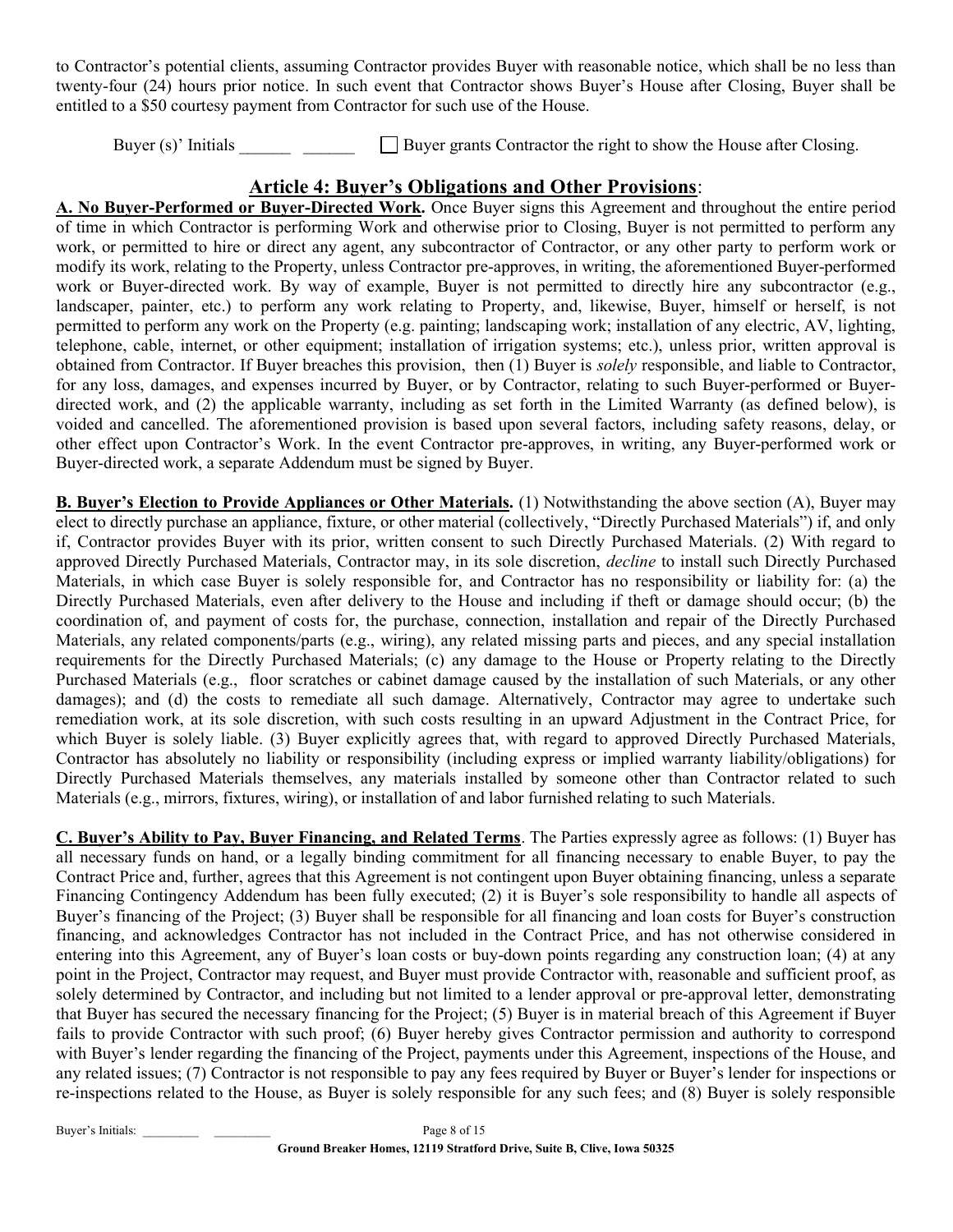for tasks relating to tax abatements and tax credits, including any contacts with the appropriate municipality to make any necessary applications and/or to determine the status and/or term of any such tax abatement or credit.

D. Appraisal. Buyer acknowledges that Upgrades, Change Orders, other modifications, and Buyer-Chosen Selections may not always increase the appraised value of the House. As such, any appraisal of the Property may not reflect the full cost or value of such Change Orders and other items, and Buyer may, therefore, not obtain all expected financing by its lender. Contractor makes no guarantees that the Property will appraise for the same amount as the Contract Price, and Buyer acknowledges that Buyer has an absolute obligation to fully and timely pay the full Contract Price regardless of the appraised value of the Property or factors relating to Buyer's financing of the Work.

E. Access to the Property. (1) Once Buyer signs this Agreement and throughout the entire Project, and until all Work (including Punch List work) is entirely completed and Contractor has explicitly informed Buyer that Buyer now has Contractor's permission to occupy the House, (a) Contractor shall have full and unfettered access to the Property and House for the purpose of performing the Work, (b) Buyer shall not be in the House or otherwise on the Property while Contractor and/or its subcontractors/subconsultants are performing their Work unless Contractor and Buyer are meeting at the House for a Contractor-requested site visit/meeting/walk-through or Contractor has otherwise given Buyer permission to do so, and (c) Contractor is the Party who determines the number, time, and content of all on-site and off-site meetings, so long as such determinations are reasonable, and Buyer must be generally and reasonably available for all meetings and phone calls. (2) Buyer and Contractor shall cooperate with each other in scheduling and facilitating the performance of the Work, including so as to avoid conflicts or interference with the progress of the Work. Buyer shall be responsible for clearing snow and ice on private driveways, sidewalks, and paths necessary for Contractor to access the Property, unless Contractor otherwise agrees. (3) Buyer is solely responsible for, and Contractor and its subcontractors/subconsultants shall have no liability or responsibility for, the supervision, security and safety of Buyer and Buyer's dependents, guests, pets, or other invitees who are at the Property at any point during the Project. (4) Contractor will furnish Buyer with two sets of keys at, but not prior to, Closing.

### F. Other Provisions.

(1) Radon. Contractor has not installed an active radon system. If Buyer desires for Contractor to install an active radon system, test for radon, mitigate radon, review any radon test results, otherwise address any radon concerns, or engage in any radon-related task or work other than installation of a passive radon system, then Buyer is obligated to discuss such desire with Contractor prior to signing the Agreement, including to discuss the associated increase in the Contract Price if Contractor agrees to engage in any such radon-related task other than installation of a passive radon system, but Contractor is under no obligation to agree to any such request.

(2) Covenants. (a) If any association restrictive covenant or other covenant, local zoning ordinance (including but not limited to, ordinances regarding setbacks), or other restriction (collectively, "Covenant(s)") affects or may affect the Work, Buyer must affirmatively inform Contractor in writing of, and must supply to Contractor, all such Covenants, except in the event the Realty/Lot is in a development/subdivision owned by Contractor. (b) The Parties acknowledge and agree that Contractor has undertaken no review of any such Covenants and that Buyer is solely responsible for all costs relating to compliance with all Covenants, including all additional costs that may become apparent only after execution of the Agreement in order to comply with any Covenant; Buyer agrees that such additional costs will increase the Contract Price. (c) Buyer otherwise expressly agrees that Buyer is solely responsible for all Covenants and shall accept all obligations, responsibilities, and rights set forth within the Covenants. By way of example only, Contractor shall not be held responsible for satisfying any requirements under any Covenants relating to landscaping, fencing, mailbox restrictions, exterior restrictions, and other requirements, and it is Buyer's sole responsibility to ensure that the Specifications contain the necessary items to satisfy all requirements under any Covenants.

Buyer's Initials: Page 9 of 15 (3) Placement of House on the Lot. (a) Contractor shall, in its sole discretion, determine the final placement and configuration of the House upon the Lot's including but not limited to, placement of the garage in relation to the House (i.e., left or right, etc.) and final elevation/height of the foundation and House, except when expressly agreed upon and set forth within the Specifications. Notwithstanding the foregoing, Contractor absolutely reserves the right to change the placement of the garage in relation to the House (i) if required by the Lot's elevation or topography or any Covenant or (ii) if the originally intended placement of the garage in relation to the House will necessitate additional dirt work costs and/or other site condition costs in which event Buyer shall immediately pay such additional costs (which will be an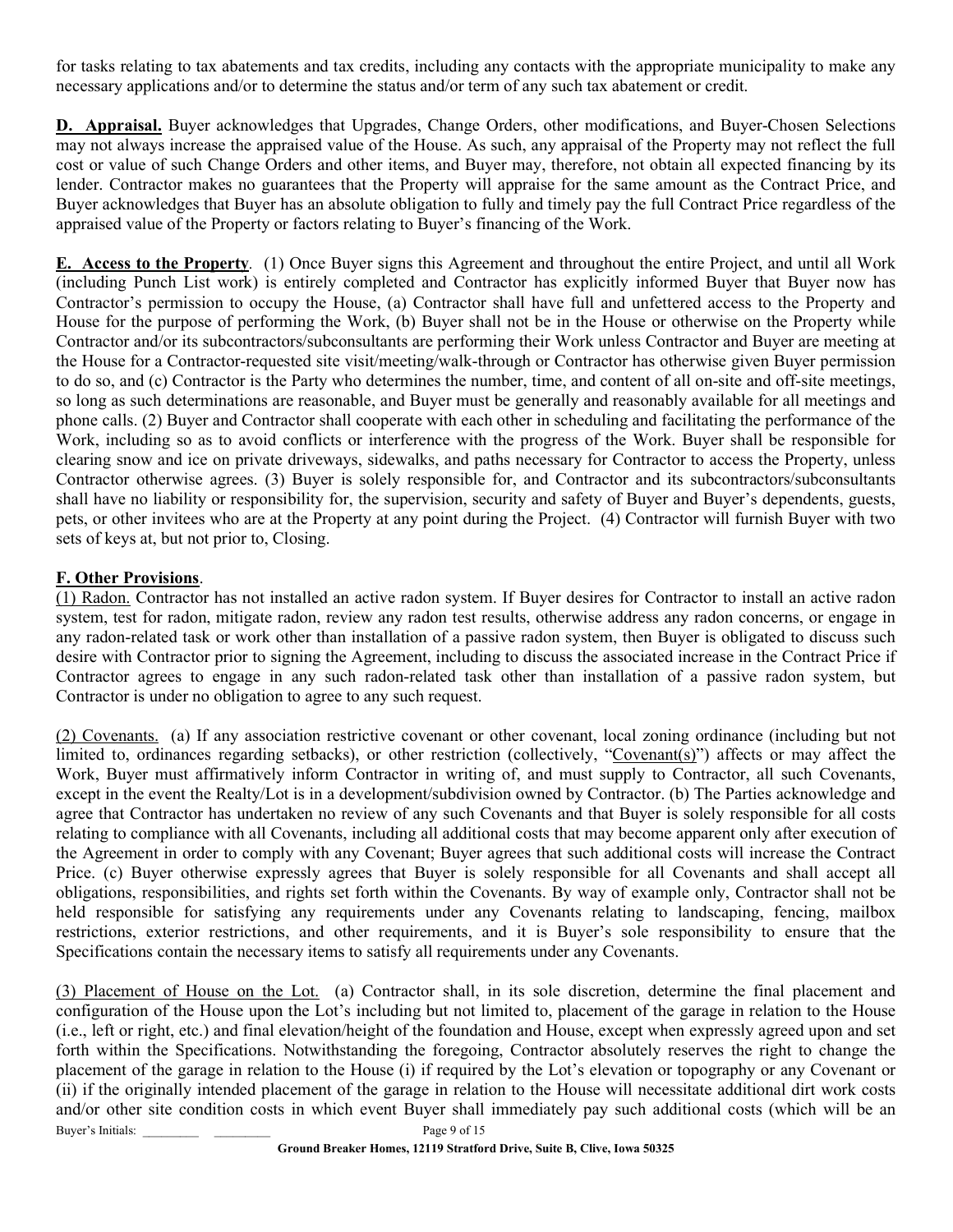upward adjustment to the Contract Price) or otherwise Contractor has the right to change such garage placement to avoid such costs. (b) Contractor shall, in its sole discretion, determine the final elevation of the foundation (i.e., how far out the foundation sits) and final elevation/height of the House. Such determination is often made, in part, to ensure that there is positive drainage away from the House and/or to allow the House to have daylight windows and/or to allow the lower level of the House to be a partial or full walk-out. Buyer also acknowledges and agrees that the final elevation of the foundation, as solely determined by Contractor, as well as the slope/grade of the Lot and other various issues, will ultimately determine and affect the slope/steepness of the driveway, the number of steps to the House and, further, acknowledges and agrees that the need for positive drainage supersedes any desires regarding the slope, steepness or flatness of a driveway; number of steps; any retaining walls; any landscaping; and any other aspect of the House or Property that would be affected by the placement of the House.

(4) Third-Party Requirements. (a) Except as expressly set forth within the Agreement or Contract Documents, the Parties have not discussed or agreed that Contractor will be performing any work, or providing any warranty or guaranty, required by (i) Buyer's lender or lender's inspector; (ii) the United States Department of Housing and Urban Development ("HUD"), Department of Veterans Affairs ("VA"), or the Federal Housing Administration ("FHA") because Buyer's loan/mortgage will be insured, backed, or guaranteed by such governmental entity; and/or (iii) any other third-party inspector, that goes *beyond* the scope of Contractor's work as set forth in the Contract Documents or otherwise *beyond* the applicable standard of care (collectively, "Lender/HUD/VA/Inspector-Required Work"), including but not limited to, performing or providing any termite-related work or warranty, or other items of work required by a third party that go beyond the terms of the Contract Documents or the standard of care. (b) If Buyer desires for Contractor to provide or perform Lender/HUD/VA/Inspector-Required Work, or Buyer's loan/mortgage will be obtained through or insured, backed, or guaranteed by HUD, the VA, or the FHA, then Buyer is obligated to discuss as such with Contractor prior to the execution of the Agreement, including to discuss if Contractor is able and willing to provide or perform any Lender/HUD/VA/Inspector-Required Work and any associated increase in the Contract Price. (c) Accordingly, Contractor has no obligation to provide or perform any Lender/HUD/VA/Inspector-Required Work unless it is expressly set forth in the Agreement or the Contract Documents.

## (5) Other Miscellaneous Items.

(a) Mailboxes: Contractor is not responsible for any deposits or keys for any development junction mailbox or the installation of a private mailbox unless such mailbox installation is set forth as an included item within the Specifications. Otherwise, Buyer or Buyer's homeowner's association is responsible for such items.

(b) Lot Lines/Lot Pins, and Fences: (i) Contractor is not responsible for the locating of Property lines or corner pins (including for the purpose of fence installation), unless specifically set forth within the Specifications. (ii) Contractor is not responsible for the installation of a fence and does not have any responsibility for any future fence, unless specifically set forth within the Specifications.

(c) Gas Lines: Contractor is not responsible for installation of any gas lines, unless specifically set forth within the Specifications.

(d) Grading: Buyer acknowledges that (i) the final grading of a Lot (including any detention or retention areas) is based upon various factors, including existing drainage patterns, adjacent property elevations, storm water outlets, overall municipal grading plans, and municipal review and approval, and is determined and completed in Contractor's sole discretion; and (ii) Buyer (and/or Buyer's homeowner's association), and not Contractor, has an ongoing responsibility to maintain the final grading of the Lot after Closing.

(e) Post-Closing Sod/Seed Installation: In the event sod or seed is not yet installed at the time of Closing, Contractor may, in its sole discretion, escrow funds for such sod/seed, in a reasonable amount determined in Contractor's sole discretion, if and only if, Buyer and Buyer's lender or other agent execute the Contractor-provided Escrow Agreement, which is available upon request.

# Article 5. General Condition of the Agreement:

A. Purchase Agreement. (1) As previously set forth herein, the Parties acknowledge and agree that the specific terms, conditions, and provisions of this Addendum and the Project Specifications shall supersede and prevail over any conflicting, otherwise inconsistent, and/or general terms, conditions, and provisions of the Purchase Agreement.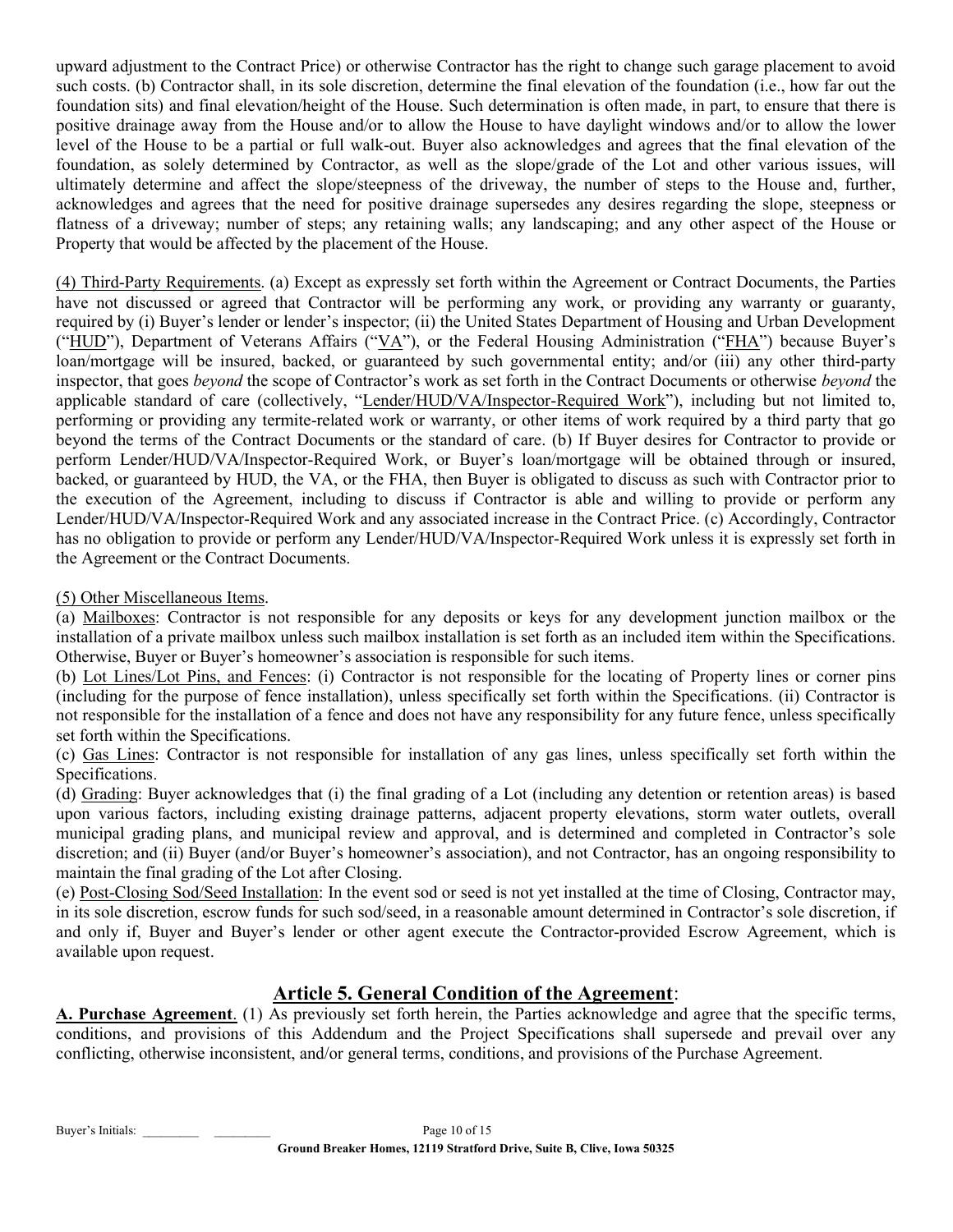(2) The following is a non-exhaustive list of the aforementioned instances in which the terms of this Addendum shall supersede over the conflicting, otherwise inconsistent, and/or general terms, conditions, and provisions of the Purchase Agreement:

(a) Contingencies: Any and all financing, subject-to-sale, appraisal, and other contingencies set forth in the Purchase Agreement are hereby voided and cancelled, and the only contingencies that apply to the Agreement are those set forth within a separately executed contingency addendum or that are expressly set forth within this Addendum.

(b) Radon: Any and all terms within the Purchase Agreement regarding radon are voided, cancelled, and replaced by the language in this Addendum regarding radon.

(c) Deposit / Earnest Money: When option (A) on page one is applicable-- meaning that the spec/inventory House is being sold as is and without any Buyer-Requested Work--then the Deposit shall act as, and constitutes, normal earnest money pursuant to the terms of the Purchase Agreement and otherwise pursuant to the terms of this Addendum. When option (B) on page one is applicable--meaning that Buyer has the option to request Buyer-Requested Work and/or make Buyer-Chosen Selections for the House--then Buyer's Deposit and any earnest money submitted under the Purchase Agreement are non-refundable once the condition precedent noted on page one is met by the Parties or once Contractor commences any Work regarding the Buyer-Requested Work or Buyer-Chosen Selections, and, in such event, any language within the Purchase Agreement characterizing the Deposit and any initially submitted payment(s) by Buyer as earnest money or as otherwise refundable is hereby voided and cancelled.

(d) Closing: The terms of this Addendum supersede and prevail over all conflicting or otherwise inconsistent terms in the Purchase Agreement regarding procedures, terms, and conditions pertaining to Closing and possession, with such conflicting and inconsistent terms being hereby voided and cancelled.

(e) Fixtures: The fixtures included with the Property are only the fixtures expressly set forth in this Addendum and incorporated Specifications, and any conflicting or inconsistent terms in the Purchase Agreement regarding fixtures are hereby voided and cancelled.

(f) Inspections / Walk-Throughs: The Pre-Closing Walk-Through is Buyer's opportunity to inspect the Property and request that incomplete or deficient items be remedied by Contractor, and all terms within the Purchase Agreement regarding Buyer's right to inspect, property inspections, pest inspections, and the condition of the Property are hereby voided, cancelled, and replaced by the terms and conditions of this Addendum regarding the Pre-Closing Walk-Through.

(g) Remedies and Dispute Resolution: The Parties expressly agree to all dispute resolution and remedy provisions set forth in this Addendum and, as such, all terms in the Purchase Agreement regarding remedies of the Parties, dispute resolution, forum/venue, indemnification, mutual mistake, and the like are hereby voided, cancelled, and replaced by the terms of this Addendum regarding remedies of the Parties, dispute resolution, forum/venue, indemnification, and the like.

(h) Seller Disclosures: Buyer acknowledges the receipt of Real Estate Seller Disclosures pursuant to Iowa Code Chapter 558A; that the disclosures are informational in nature only and shall not constitute any type of warranty as to the items included in the disclosures; that all applicable warranties are set forth in this Addendum and incorporated Contract Documents; and that the disclosures shall not constitute a Contract Document.

## B. Provisions Regarding Warranties.

(1) Contractor's Warranty. Contractor is providing to Buyer an express limited warranty ("Limited Warranty" or "Warranty") for its Work on the House, the terms of which are set forth in a separate document. Contractor will provide the written Warranty to Buyer prior to, at, or after completion of the Project, and/or, if so desired, Buyer shall otherwise request a copy of the written Warranty, which will be made available upon request. The Warranty specifically sets forth the items included and covered by, and excluded from, the Warranty, and Buyer should, therefore, consult the Warranty regarding any coverage questions pertaining to such express builder warranty. The Limited Warranty is the only express or implied warranty being provided by Contractor; is the only warranty covering the Property and the Work; and is hereby incorporated as if fully set forth herein. By signing this Agreement, and even in the event that Buyer refuses to sign or otherwise does not sign the Limited Warranty, Buyer hereby agrees to and is bound by the Limited Warranty and, further, acknowledges that he/she has read and understands the provisions within this Article and the terms of the Limited Warranty or has had an opportunity to inquire as to the meaning or significance of such provisions.

Buyer's Initials: Page 11 of 15 (2) Manufacturer Warranties on Materials. As also set forth in the Warranty, all express manufacturer warranties are hereby assigned to Buyer, and Contractor does not assume any obligation under those manufacturer's warranties. Upon request, Contractor will assist Buyer in submitting a warranty claim to the manufacturer. The Parties expressly agree that any appliance, item of equipment, or other item upon the Property that is a consumer product for the purposes of the Magnuson-Moss Act or that is otherwise covered by a manufacturer warranty, is entirely excluded from the coverage of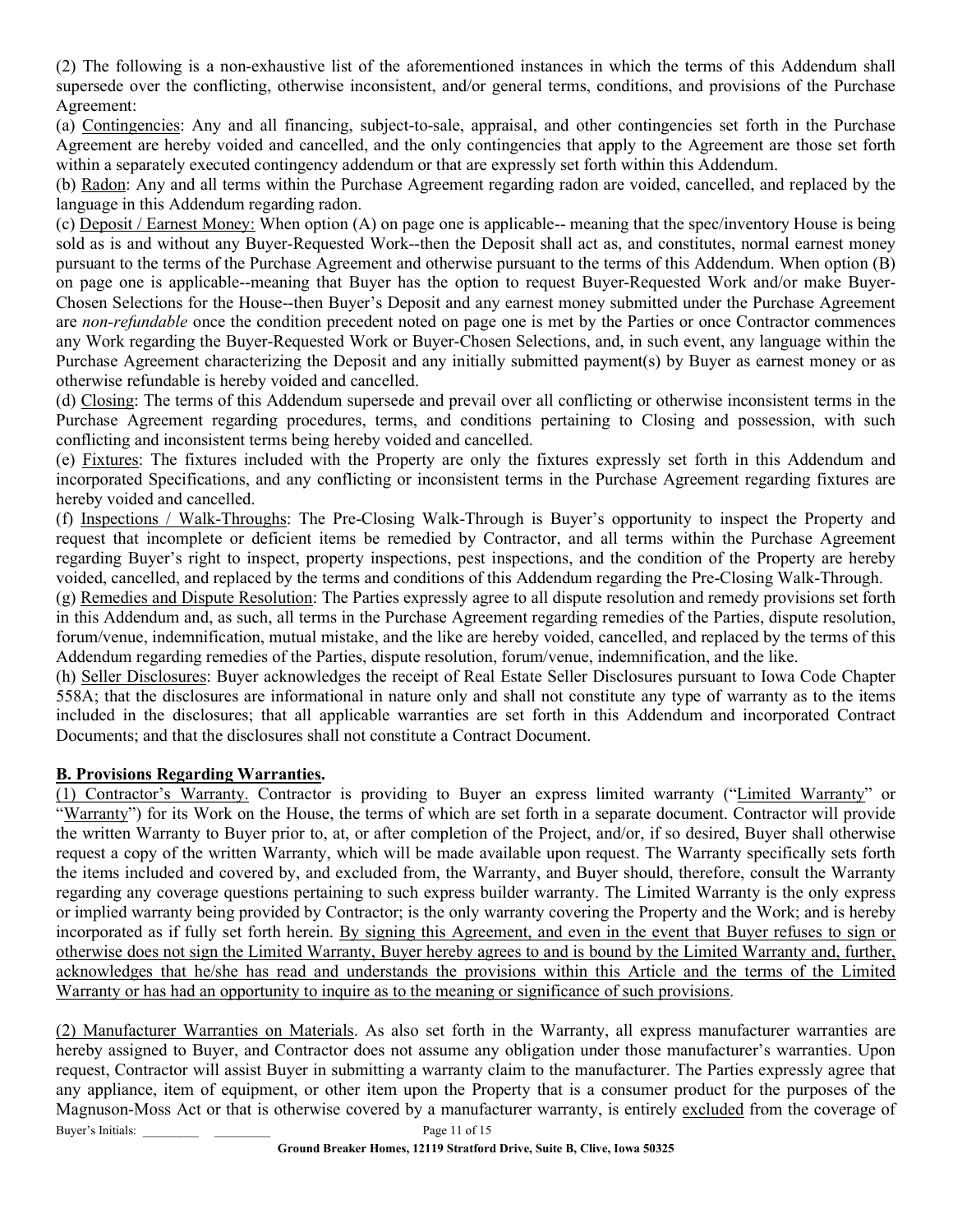this Warranty, and thus, any defect in, or claimed issue with, such appliances or equipment is excluded from this Warranty. The following are examples of such consumer products: refrigerator, stove/range, dishwasher, garbage disposal, microwave, air conditioner, furnace, hot water heater, clothes dryer and washer, thermostat, and automatic garage doors and openers. Buyer is responsible for obtaining and understanding any warranties from such manufacturer/installer.

(3) Excluded Damages under the Warranty and this Agreement. CONTRACTOR'S TOTAL LIABILITY UNDER THE WARRANTY AND AGREEMENT IS THE REASONABLE COST OF REPAIRING OR REMEDYING THE WARRANTED ITEM OF WORK. Further, under this Agreement and under the Warranty, Contractor is not liable for any consequential or incidental damages whatsoever, and the following damages are expressly excluded from the Agreement and Warranty: loss of use, loss of opportunity, loss of rental value, and loss of or low market value of the Property; cost of shelter, transportation, food, moving, storage, or other expenses related to inconvenience or relocation; all other consequential, incidental, or secondary damages; loss caused by Buyer's failure to mitigate damages; and bodily/personal injury of any kind, and any associated medical or other incidental expenses, due to damage or loss to the Property.

(4) Waiver and Disclaimer of Certain Warranties. The Limited Warranty is the only warranty covering the House and Work and is the only warranty being provided by Contractor. THE LIMITED WARRANTY IS PROVIDED IN LIEU OF ALL OTHER EXPRESS OR IMPLIED WARRANTIES. TO THE EXTENT PERMITTED BY LAW, THE BUYER OF THE HOUSE AND ALL SUBSEQUENT OWNERS AND PURCHASERS OF THE HOUSE HEREBY WAIVE ALL OTHER EXPRESS AND IMPLIED WARRANTIES, INCLUDING BUT NOT LIMITED TO, THE IMPLIED WARRANTY OF HABITABILITY, IMPLIED WARRANTY OF GOOD AND WORKMANLIKE CONSTRUCTION, IMPLIED WARRANTY OF MERCHANTABILITY, AND IMPLIED WARRANTY OF FITNESS FOR A PARTICULAR PURPOSE. THOSE WARRANTIES HAVE BEEN REPLACED BY THE EXPRESS LIMITED WARRANTY. This provision shall not merge with but shall survive any closing or completion of the Work.

## C. Breach by Contractor and Buyer's Remedies.

(1) Buyer's Requirement Regarding Notice and Opportunity to Inspect and Cure. In the event Buyer believes Contractor has not fulfilled the terms of, or otherwise breached, any part of the Agreement, then Buyer shall immediately and prior to the commencement of any legal action: (i) provide Contractor with written notice of each and every claimed breach/default, with such written notice describing with specificity each breach/default and the requested repair/remedy for each breach/default; and (ii) provide Contractor with thirty (30) days to inspect the House and cure any such claimed breach/default.

(2) Once the Deposit is treated as a non-refundable Deposit pursuant to the terms of this Addendum, then the following terms apply: In all instances, and notwithstanding any asserted or proven claim by Buyer that Contractor has breached the Agreement or any actual or attempted termination of the Agreement by Buyer, (i) any non-refundable Deposit and all other amounts previously paid by Buyer to Contractor shall be kept by Contractor; and (ii) Buyer shall immediately remit any necessary additional payment to Contractor for all Work competently performed on, and materials ordered for, the House at the point of any termination; such payment is in addition to all other remedies Contractor has against Buyer.

D. Breach by Buyer and Contractor's Remedies. Contractor's remedies herein are in addition to all other legal remedies. (1) Breach by Buyer. Contractor may terminate the Agreement and cease all applicable Work if any of the following occur: (a) Buyer fails to timely make any payment under the Agreement; (b) Buyer materially breaches any other term of the Agreement; (c) Buyer is adjudged bankrupt, is insolvent, or has a receiver appointed on account of insolvency; or (iv) there is a genuine dispute between Buyer and Contractor during the Work and such dispute is not resolved within five days of the dispute arising. If Buyer breaches the Agreement, and/or if Contractor terminates the Agreement under one of the bases noted above, Contractor shall be entitled to, and shall receive from Buyer, payment for all Work already performed and materials already ordered for the Work as of the date of Contractor's termination of the Agreement and all other damages permitted under Iowa law, including but not limited to, lost profits.

Buyer's Initials: Page 12 of 15 (2) Once the Deposit is treated as a non-refundable Deposit pursuant to the terms of this Addendum, then the following terms apply: The Deposit is a non-refundable Deposit that shall always be retained by Contractor, either under Contractor's election to (a) recover from Buyer Contractor's actual damages, with such damages being first partially compensated through the Deposit, or (b) retain the Deposit as liquidated damages. Contractor has the right to elect to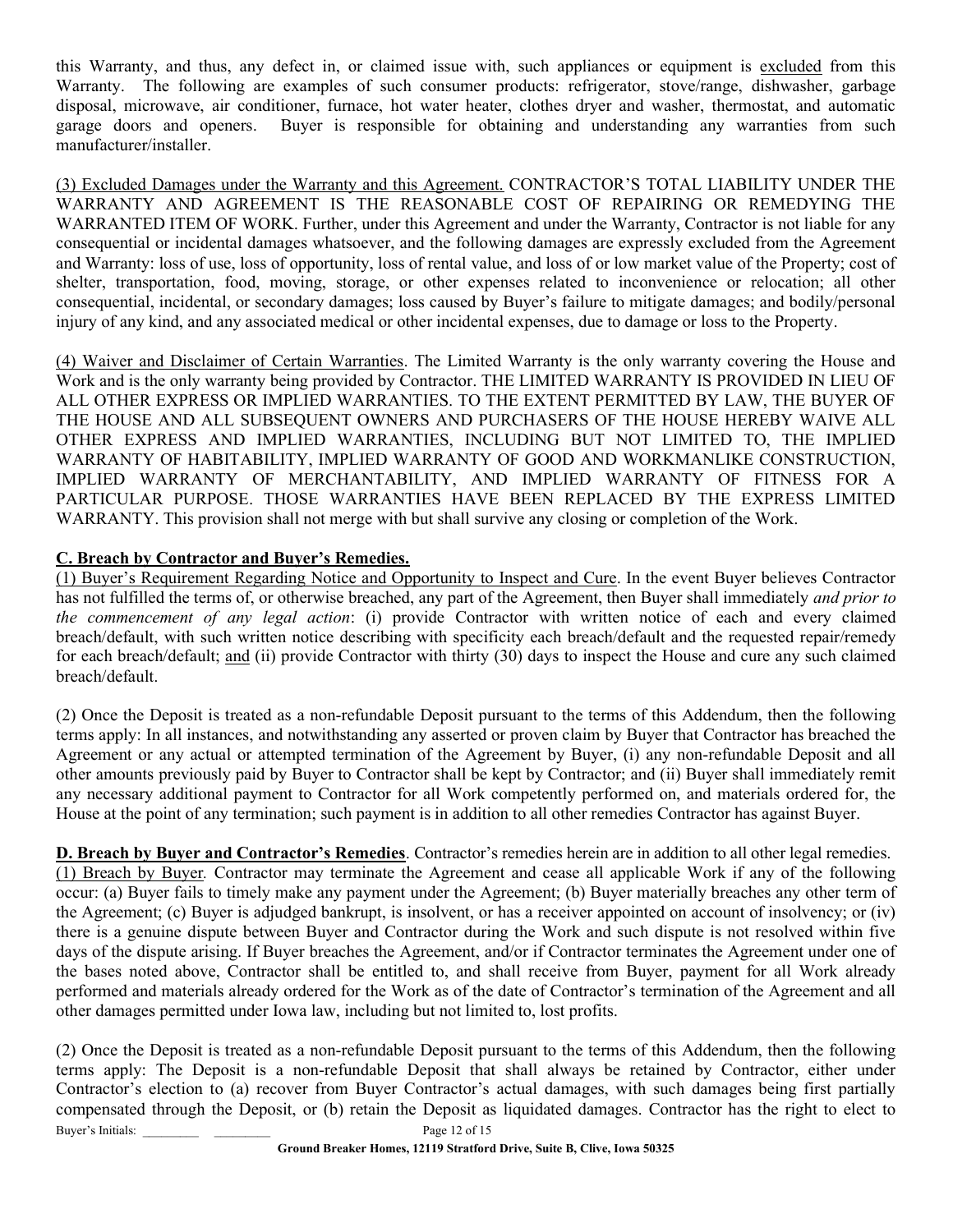recover actual damages or liquidated damages as further described herein: (i) Actual Damages: Contractor is entitled to, and may recover from Buyer, all of Contractor's costs, including the above-noted costs, and all other damages for which Buyer is liable under the Agreement or the law. Contractor's actual damages shall first be compensated and reimbursed to Contractor through Contractor's retention of the Deposit with the Deposit being applied as a partial offset against its actual damages, and Buyer shall be liable to Contractor for all remaining costs and damages not compensated and reimbursed to Contractor through retention of the Deposit; in such event, Contractor may commence legal proceedings against Buyer for, and otherwise has the right to recover from Buyer, all remaining costs and damages. (ii) *Liquidated* Damages: Certain damages may be impractical and/or impossible to compute in the event of Buyer's breaches of the Agreement, and, thus, the Parties agree that Contractor may elect for the Deposit to be treated and retained by Contractor as reasonable liquidated damages for Contractor's damages that may be impractical and/or impossible to exactly compute, and not as a penalty; in such event, Contractor has the right to retain the entire Deposit, regardless of the amount of its actual damages.

## E. Other Provisions Regarding Remedies.

(1) Mediation and Mandatory Arbitration Clause. (i) If a dispute arises regarding this Agreement or the Property, a Party must participate in a non-binding mediation prior to the commencement of any legal proceeding, if and only if requested, in writing, by the other Party within thirty (30) days of the existence or notice, whichever is sooner, of the dispute. (ii) All claims and disputes relating to the Warranty, Agreement or Property, except for any action by Contractor against Buyer for foreclosure of a mechanic's lien or breach of contract (and any other action joined by Contractor in such action), shall be submitted to arbitration in the location of the Property. Unless the Parties agree otherwise, the arbitration shall be administered by the American Arbitration Association in accordance with its Construction Industry Arbitration Rules. The award rendered by the arbitrator(s) shall be final, and judgment may be entered upon it in any court having jurisdiction thereof. (iii) The Parties waive all right to a trial by jury in any action relating to the Warranty, Agreement or Property; this waiver is knowingly, willingly, and voluntarily given.

(2) Indemnification. Buyer shall indemnify, protect, defend, and hold harmless Contractor and its officers, employees, subcontractors, suppliers, and agents ("Indemnified Parties"), from and against all claims, losses, causes of actions, judgments, attorneys' fees, costs, compensatory and punitive damages, and other damages regarding any personal injury, death, or property damage (collectively, "Claims"), to the extent the Claims arise from, or are related to, in whole or in part, any negligent or intentional/willful act, misconduct or omission; any breach of this Agreement; any breach of any duty or obligation; or any other violation of law by Buyer and/or by any other contractor, person, or other agent retained or employed by Buyer and to the extent the Claims are not the sole result of the negligence of Contractor.

(3) Waiver of Subrogation. To the extent damages are covered by any Builder's Risk policy, property insurance, or other insurance during or after the Project, Buyer shall waive all subrogation and other rights against Contractor and its subcontractors and agents for such damages, except such rights as they may have to the proceeds of such insurance.

(4) Recoverability of Attorney's Fees and Costs. The Parties agree that Contractor shall be entitled to recover from Buyer all of its attorney's fees and costs, including but not limited to all court costs and expert/consultant costs, resulting from (a) Buyer's breach of this Warranty or the Agreement, (b) Contractor enforcing and/or defending its rights under this Warranty or the Agreement regardless of whether any legal proceeding is commenced, or (c) Contractor being the prevailing party in defense of any suit, arbitration claim, or proceeding brought by Buyer against Contractor arising from this Warranty, Agreement, or the Property.

Buyer's Initials: Page 13 of 15 F. Obligation to Keep Contractor-Provided Information Confidential. All of Contractor's documentation regarding the Project, as well as all other information regarding pricing, bid information, plans, drawings, specifications, invoicing, bills, costs, expenses, and work regarding the Project constitute "Confidential Documents and Information." Buyer expressly agrees that, during the Project and at all times thereafter, Buyer (1) shall maintain the strict confidentiality of all Confidential Documents and Information; and (2) shall not directly or indirectly copy, use, show, give, disclose verbally or otherwise, or otherwise communicate regarding any and all Confidential Documents and Information to any person or entity for any purpose. Provided however, that Buyer may use, disclose and otherwise communicate regarding Confidential Documents and Information with Buyer's own lender, real estate agent, and attorney if, and only if, such use and disclosure is necessary and solely for the purposes of the Project and such lender, real estate agent, and attorney agree to keep all Confidential Information and Documents strictly confidential in accordance with the terms of this paragraph.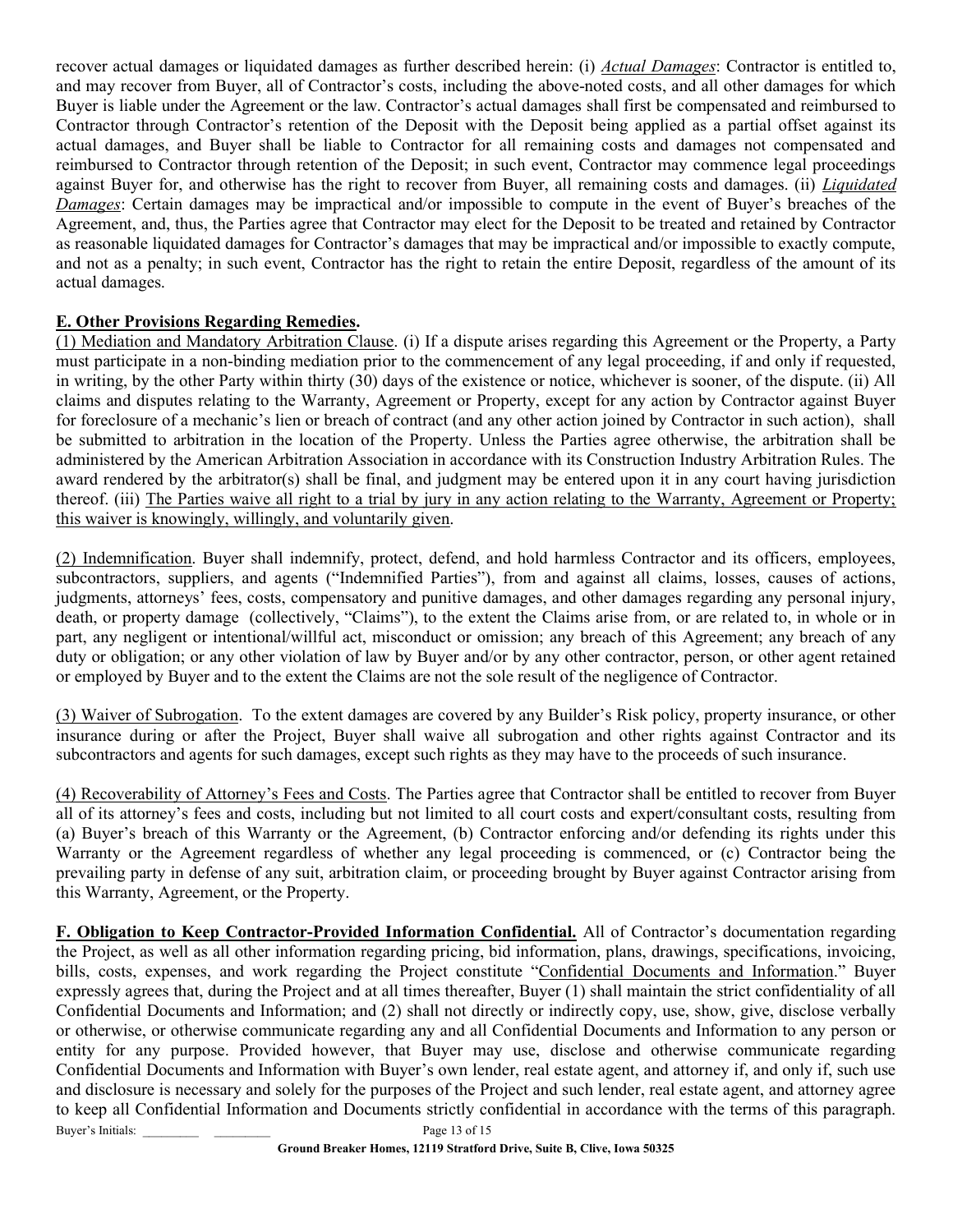In the event Buyer's real estate agent has signed, received from Buyer, or otherwise reviewed this document, such real estate agent expressly agrees to abide by the terms of this paragraph regarding confidentiality.

### G. Miscellaneous Provisions.

(1) Owner Notice. Pursuant to Iowa Code Chapter 572, Buyer is hereby advised as follows:

Persons or companies furnishing labor or materials for the improvement of real property may enforce a lien upon the improved property if they are not paid for their contributions, even if the parties have no direct contractual relationship with the Buyer. The state construction registry provides a listing of all persons or companies furnishing labor or materials who have posted a lien or who may post a lien upon the improved property. The state construction registry, called the Mechanic's Notice and Lien Registry, can be found at www.sos.iowa.gov/mnlr, and the toll-free telephone number for this state construction registry is 888-767-8683.

(2) Disclosure of Affiliated Businesses and Other Disclosures: Ground Breaker Homes, LLC is the contractor-seller under this Agreement. Ground Breakers Homes, LLC is affiliated with other entities, including but not limited to, affiliation through common ownership, in whole or part, among and between such entities, and affiliation through common personnel among and between such entities. These entities include the real estate development company of Diligent Development Group, LLC (12119 Stratford Drive, Suite B, Clive, IA 50325) and the realty company of People's Company of Indianola (12119 Stratford Drive, Suite B, Clive, IA 50325), a licensed real estate broker, as well as affiliated companies to the aforementioned two entities. Buyer is not required to use the aforementioned companies as a condition of the purchase or Closing of the Property and acknowledges that other entities that provide similar services. By signing this Agreement, Buyer acknowledges the foregoing affiliation between the entities and that the aforementioned entities may receive a financial benefit as a result of the sale of the Property. Also, Buyer acknowledges that the principal of Ground Breaker Homes, LLC is a licensed realtor in the State of Iowa. Finally, in the event that People's Company of Indianola or a related People's Company entity represents a party to this transaction, a separate written disclosure of such representation shall be provided to Buyer in accordance with the Iowa Real Estate Commission rules.

(3) Miscellaneous Provisions. (a) Each Party agrees that it is represented by counsel and/or have had the opportunity to retain counsel; that it has entered into the Agreement knowingly and voluntarily after having been fully advised of its rights in this matter and of the scope and effect of the Agreement and/or after having had the opportunity to be fully advised; that all Parties played a substantive role in drafting the Agreement and/or had an equal opportunity to review and/or modify the provisions set forth in the Agreement. Accordingly, in the event of any misunderstanding, ambiguity, or dispute concerning the Agreement's provisions, or interpretation, the Parties agree that no rule of construction shall be applied that would result in having the Agreement interpreted against any Party. (b) Nothing contained in the Agreement shall create a contractual relationship with, create a cause of action in favor of, or otherwise benefit, any third party. Contractor's subcontractors, suppliers, and other contractors are not third-party beneficiaries under the Agreement. Instead, Contractor's Work is being performed solely for the Buyer's benefit, and, therefore, no other entity shall have any claim against Contractor because of the Agreement. (c) Buyer acknowledges that one or more principals and/or employees of Contractor are licensed real estate brokers and/or agents in the State of Iowa and that such individuals may receive a financial benefit as a result of the sale of the Property. (d) The Agreement shall be governed and interpreted according to Iowa law. (e) Should any provision of the Agreement be declared illegal or unenforceable by any court of competent jurisdiction and cannot be modified to be enforceable, such provision shall immediately become null and void, leaving the remainder of the Agreement in full force and effect. (f) Buyer, in executing the Agreement, did not and shall not rely upon any statement or information provided, directly or indirectly, verbally or in writing, by Contractor or any other party, except for the statements and information provided within the Agreement when fully executed. (g) The Agreement may not be assigned by either Party. (h) Contractor affirmatively states, and Buyer agrees with Contractor, that under this Agreement Contractor is not a creditor extending credit as those terms are defined under the Federal Consumer Credit Code, as this Agreement merely provides that the Buyer shall make payments to Contractor as the work progresses and in accordance with the progress payment schedule noted within this Agreement. Buyer shall have no right to defer payments as those payments come due in the progress payment schedule. (i) The Agreement is not enforceable and effective until such time as it has been executed and delivered by both Parties (such time/date shall be the "Effective Date").

H. Other Attachments and Other Terms. The Parties additionally agree to the following terms set forth below:

Ground Breaker Homes' One-Year Builder Warranty (06/2021 version)